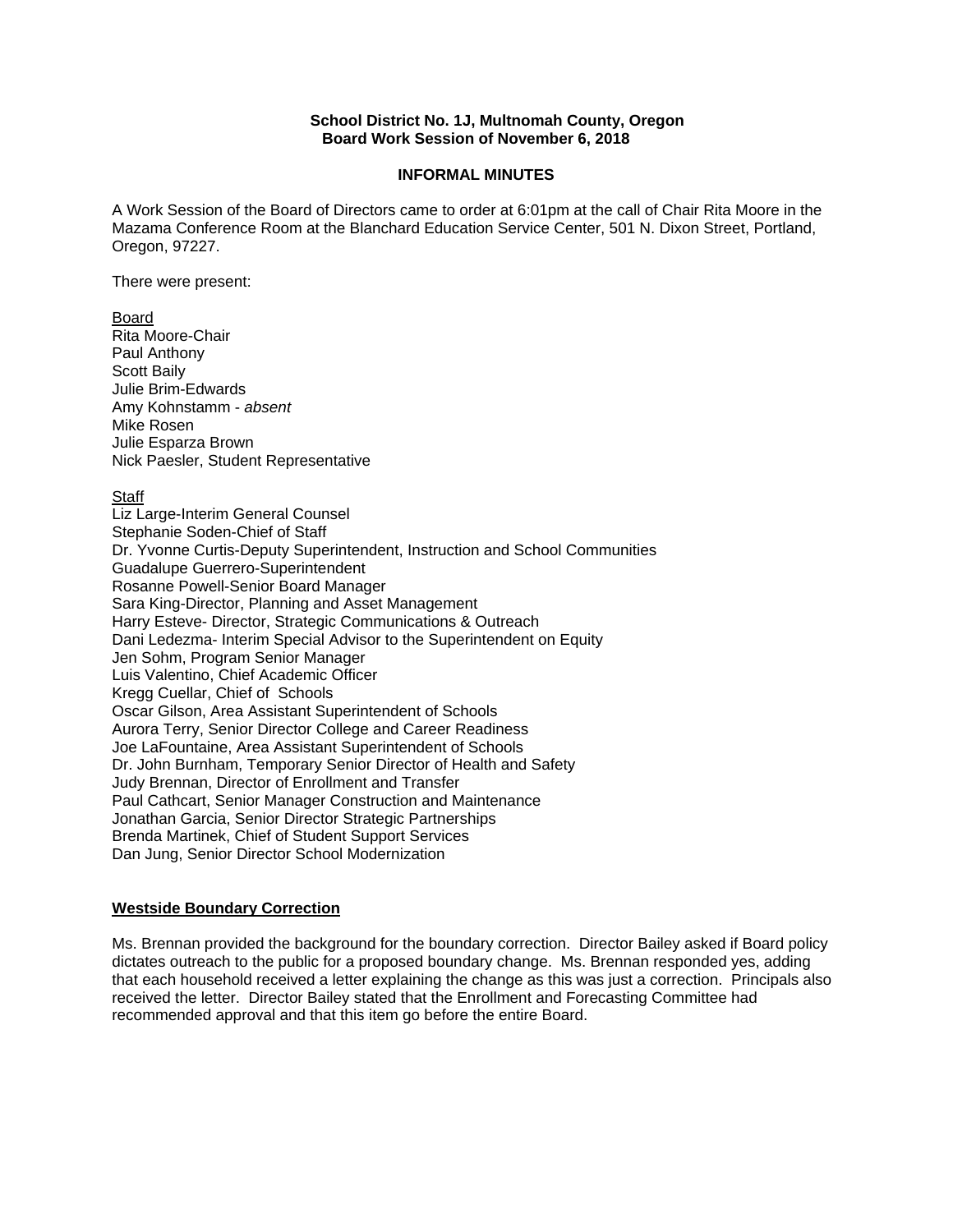## **Visioning Update**

The Board discussed the design and tasks required of the Guiding Coalition I, which will be made up of a diverse number of stakeholders from the community. The Board participated in an exercise to answer the question, "what we need to know about your constituents". Director Bailey commented that he thought the Guiding Coalition would be a diverse group racially, but not by income, and he was not sure if they will be diverse regionally throughout the City.

# **Short Term Health and Safety Plan**

Dr. Burnham reviewed the Short Term Health and Safety Plans. Director Bailey suggested that the next improvement bond include funding for ADA. Vice-Chair Esparza Brown questioned how the process could be fast-tracked in order to make some decisions. Director Bailey commented that a work session was needed on the type of things that hinder a child's education, and then prioritize from there. Determine the large impacts; then we have a framework when we receive the assessment. We will give guidance on the most important pieces to go first. Director Rosen stated that it was all subjective and that the Board would be informed by the communities impacted. He would like to have a conversation during the bond advisory meetings. Vice-Chair Esparza Brown indicated that she would like to know the shortterm needs for our current students. Director Brim-Edwards stated that staff should be proactive and bring plans to the Board in a timely manner.

### **Benson Technical Education Specifications and Master Plan**

Dr. Curtis reported that at the last Board Work Session, the Board had six questions that staff responded to via email to the Board. The Board will probably want to schedule an additional Work Session to put the two components together for Benson: facilities and programs.

Ms. Sohm provided background information on the Benson project and provided a PowerPoint presentation. Ms. Sohm spoke of the challenges of the building. The Benson architecture class participated in the design of the master plan. Students were most excited about actually having input and having it come true. Director Bailey requested a copy of the student input written summary. The cochairs of the Design Advisory Group shared the evolution of planning at Benson and the layout of classrooms. CTE was somewhat separated from other program areas. Students really like the proposed social courtyard, but it would be nice if it was a covered area. A cost model was used for the budget; higher end costs for structure, plumbing and mechanical. A Teen Parent Center and Clothing Closet was currently included in the proposed plan. Superintendent Guerrero noted that he did not see visual/performance art classes in the plan. It Benson is going to be a comprehensive high school, he did not want the arts to be an afterthought.

Director Brim-Edwards commented that for the other high schools, we have said there were base standards and asked what they could look at for cost savings. Mr. Jung responded that there were options of additional square footage for CTE space; designing for flexibility has cost associated with it. Spaces are unique to Benson, like the balcony to the auditorium. We could move new construction into an existing footprint, but would need a little more time to vet. Director Anthony stated that Benson had to make compromises on fte and the trade-offs between art programming and CTE programming because it was so limited in size. When Benson had 1700 students, it had one of the most robust art programs in the city.

Director Bailey mentioned that it was hard for him to say go ahead with the master plan as we don't have an enrollment plan for Benson, and we also don't know the CTE programs that will be placed in Benson. Director Anthony commented that the District views students and teachers as widgets where we just put them in places. It seems to him that we always give the leftovers to the multiple pathways students, and we need a more thoughtful solution for them.